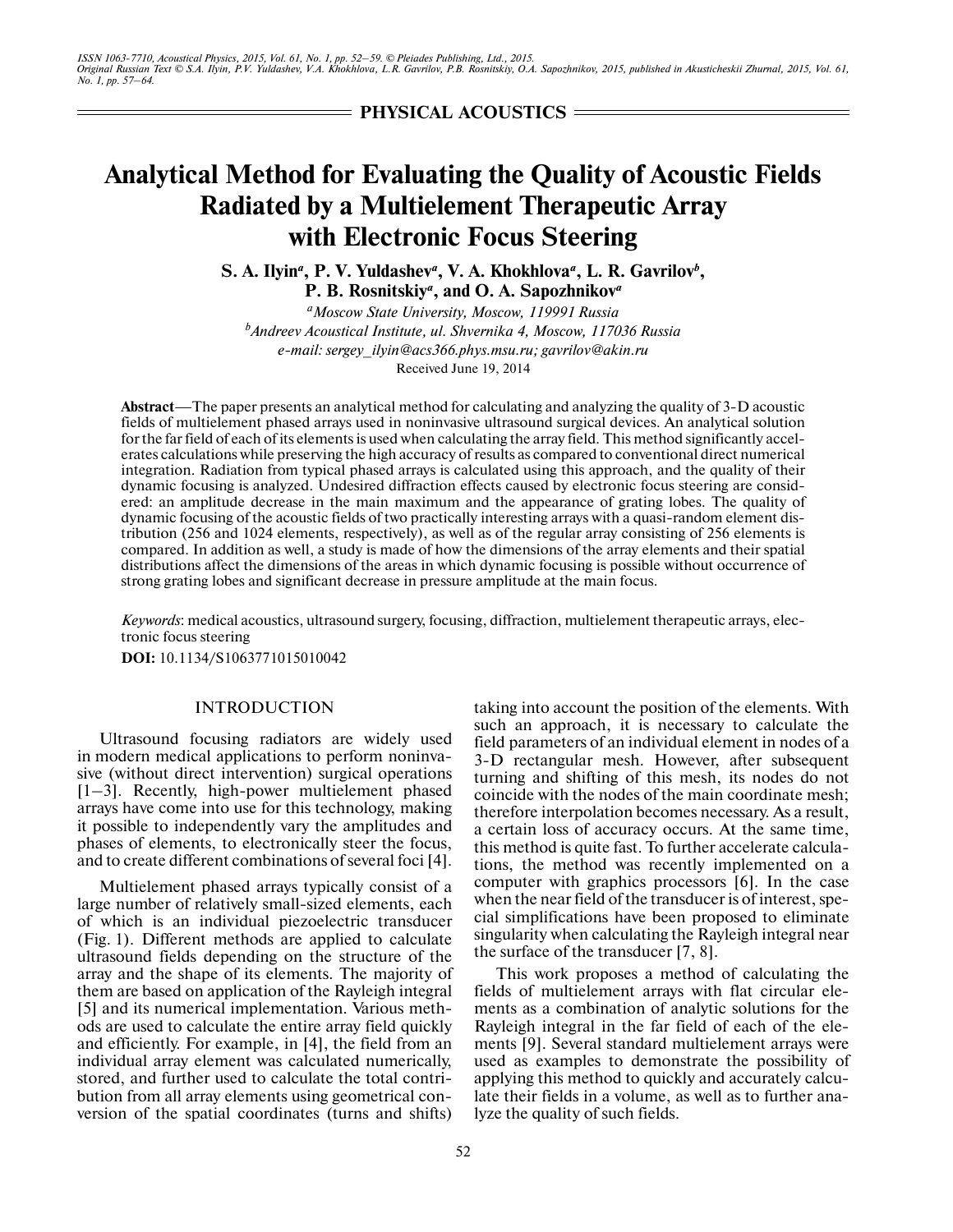

**Fig. 1.** General diagram of multielement phased array. (a) Side view of array, (b) sketch of array element. *D*, array diameter; *F*, radius of curvature of array surface; *a,* radius of array element.

One of the major properties of multielement arrays is the possibility of electronic steering of their foci. When considering this property, it is necessary to take into account the undesirable side effects caused by the discrete structure of the arrays. In particular, these effects include the decrease in the field amplitude in the main focus and the appearance of grating lobes [4]. As suggested earlier [4, 10–12], the degree of manifes tation of these effects is used here as a quality criterion for the field generated by a given array. To evaluate side effects, it is necessary to measure or numerically cal culate the 3-D fields for different locations of the elec tronically steered array focus, which is a time-con suming process. Therefore, large steps are commonly used for steering the focus, and the field is analyzed only in the steering plane, i.e., in the plane containing the array axis and the focus itself. With such an approach, there is the probability of missing the hotspot lying between the nodes of the calculation mesh or outside the plane of the focus steering.

The analytic method used in this work makes it possible to calculate the fields of multielement phased arrays much faster than by direct numerical integra tion, while preserving the accuracy of the results. In addition, it enables analyzing fields generated by arrays in an entire volume and with a small step of the focus steering.

As an example of applying the method, we ana lyzed the quality of fields generated by two phased arrays with quasi-random distributions of their ele ments [4] and one phased array with a regular distribu tion. The quasi-random arrays consisted of 256 and 1024 elements and the regular array consisted of 256 elements. The array with 256 randomly positioned elements (Fig. 1) corresponded to an ultrasound source in the experimental setup at Imperial College London [4]; it had the following parameters: diameter  $D = 170$  mm, surface curvature radius  $F = 130$  mm, element radius  $a = 3.5$  mm, operating frequency  $f =$ 1.0 MHz. The regular array with 256 elements had the same parameters and differed only in the distribution of the elements. The array with 1024 elements had the same radiation area as the array with 256 elements; accordingly, the element radius was two times smaller,  $a = 1.75$  mm, while the frequency, diameter, and surface curvature radius were the same. The packing den sity of the elements on the surfaces of all the arrays was 52% for the active part with a size of 160 mm with out taking into account the surface curvature. Therefore, for the same intensity at the elements, the radiat ing acoustic power was the same for all three arrays. Figure 2 schematically shows spatial distributions of the elements of these arrays. Using the analytic approach, we studied focusing in water, calculated the curves of nearly continuous focus steering, and ana lyzed the quality of the generated fields in a volume. By considering the array with 1024 elements, we also



**Fig. 2.** Spatial distributions of elements for different types of arrays considered in this paper, view along array axis. (a) Array with quasi-random distribution of 256 elements with radius of  $a = 3.5$  mm, (b) array with regular distribution of 256 elements of same size, (c) array with quasi-random distribution of 1024 elements with radius of  $a = 1.75$  mm.

ACOUSTICAL PHYSICS Vol. 61 No. 1 2015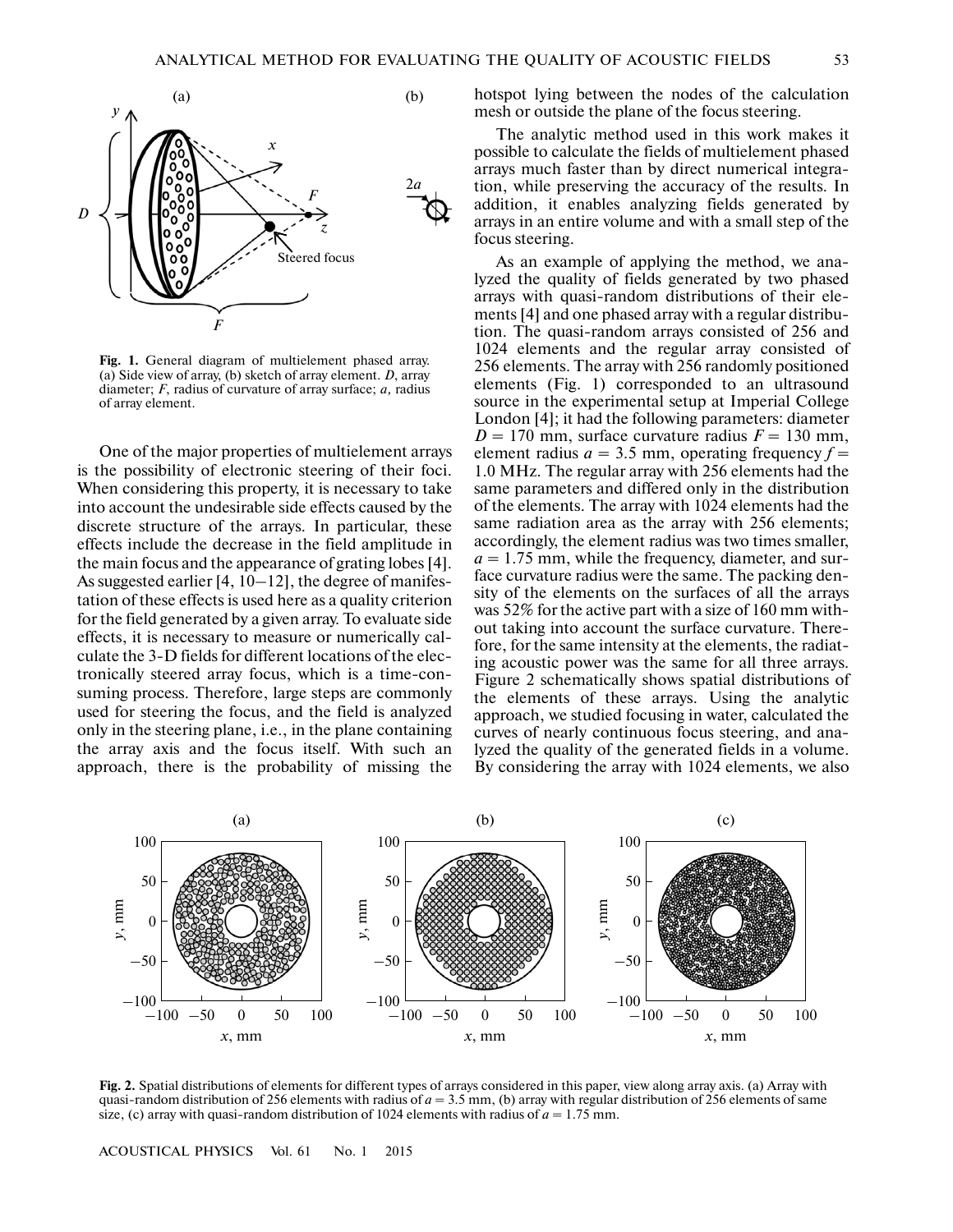

**Fig. 3.** Comparison of pressure amplitude distributions along axis of single element of array with radius of  $a =$ 3.5 mm: exact analytic solution on axis (solid line) and analytic solution in far field of element (dashed line).

studied how an increase in the number of elements affects the quality of the generated field.

### THEORETICAL MODEL

Figure 1 shows a general diagram of a typical mul tielement array used in noninvasive surgery. The array comprises a spherical cup with round piston elements the normals to which are directed at the geometrical center of the array's curvature [4]. The phase of each element of the array can be varied independently. The origin of the coordinate system was chosen as the cen ter of the array, and axis *z* was directed along its axis. To electronically steer the focus, the initial phase for each of the array elements was set taking into account the delay in the time of flight from the center of an ele ment to the generated focus (Fig. 1).

In the linear formulation, the radiating field of the entire array is the sum of the acoustic fields radiating from each of its elements. The acoustic pressure of the *i*th element in complex form can be calculated using<br>*j*th element in complex form can be calculated using<br>the Rayleigh integral [5]: the Rayleigh integral [5]:

$$
p_j(\mathbf{r},t) = -\frac{i\omega \rho_0 e^{-i\omega t}}{2\pi} \int_{S_j} \frac{\omega_n(\mathbf{r}) e^{ikR}}{R} dS', \tag{1}
$$

where *i* is the imaginary unit,  $\omega = 2\pi f$  is the angular frequency of the radiator,  $k = \omega/c_0$  is the wavenumber,  $c_0$  is the sound velocity,  $\rho_0$  is the density of the medium, *Sj* is the surface area of an element, υ*n* is the complex amplitude of the normal component of the vibration velocity at the surface of the transducer, and

*R* is the distance from the surface element *dS*' to the observation point.

In conventional approaches, integral (1) is calcu lated numerically, which requires division of the sur face of the transducer into quite small elements (much smaller than the wavelength); because of this, calcula tion in the general case takes a long time. To avoid this difficulty, it is possible to take into account the specific features of the array sources. For therapeutic treat ments, the region near the geometrical focus is of interest and thus, the distance to the focus from each of the array elements is much larger than the length of its near field:  $F \ge z_R$ , where  $z_R = ka^2/2$ . Therefore, already at relatively small distances from the array sur face, the observation point can be considered located in the far field diffraction region of an element. It is well known that for the majority of transducers with simple geometry, the pressure distribution in their far field region can be calculated analytically [5]. This means that the entire field of the array can also be cal culated analytically by summing the solutions of the far fields of individual elements. Such an analytic approach had not been applied previously for calculat ing the acoustic fields of multielement therapeutic arrays.

Let us consider a multielement array consisting of flat circular elements and assume that the normal component of the vibration velocity is constant along the surface of each element (piston source). The ana lytic solution for the complex amplitude of acoustic pressure in the far field of such an element is known [5]:

$$
p(\theta, r) = -\frac{ip_0 z_R e^{ikr}}{r} \frac{2J_1(ka \sin \theta)}{ka \sin \theta},
$$
 (2)

where  $p_0 = \rho_0 c_0 v_n$  is the characteristic pressure at the surface of the element, *r* is the distance from the center of the element to the observation point,  $\theta$  is the angle between the element axis and a ray from the center of the element to the observation point, and  $J_1$  is the firstorder Bessel function.

To determine the limits of applicability of the far field approximation for an array element, we com pared the solution (2) to the known exact analytic solution for the field of a flat circular element along its axis [5]:

$$
\frac{p(\theta = 0, r = z)}{p_0} = -2i \exp\left[i\frac{k}{2}(\sqrt{a^2 + z^2} + z)\right]
$$

$$
\times \sin\left[\frac{k}{2}(\sqrt{a^2 + z^2} - z)\right].
$$
 (3)

Here, *z* is the coordinate along the element axis.

As one can see from Fig. 3, beginning already from the distances of  $z = 35$  mm from the center of an array element ( $z_R$  = 26 mm), the analytic solution is almost indistinguishable from the exact solution, the differ ence being a tenth of a percent. Thus, the overall field

ACOUSTICAL PHYSICS Vol. 61 No. 1 2015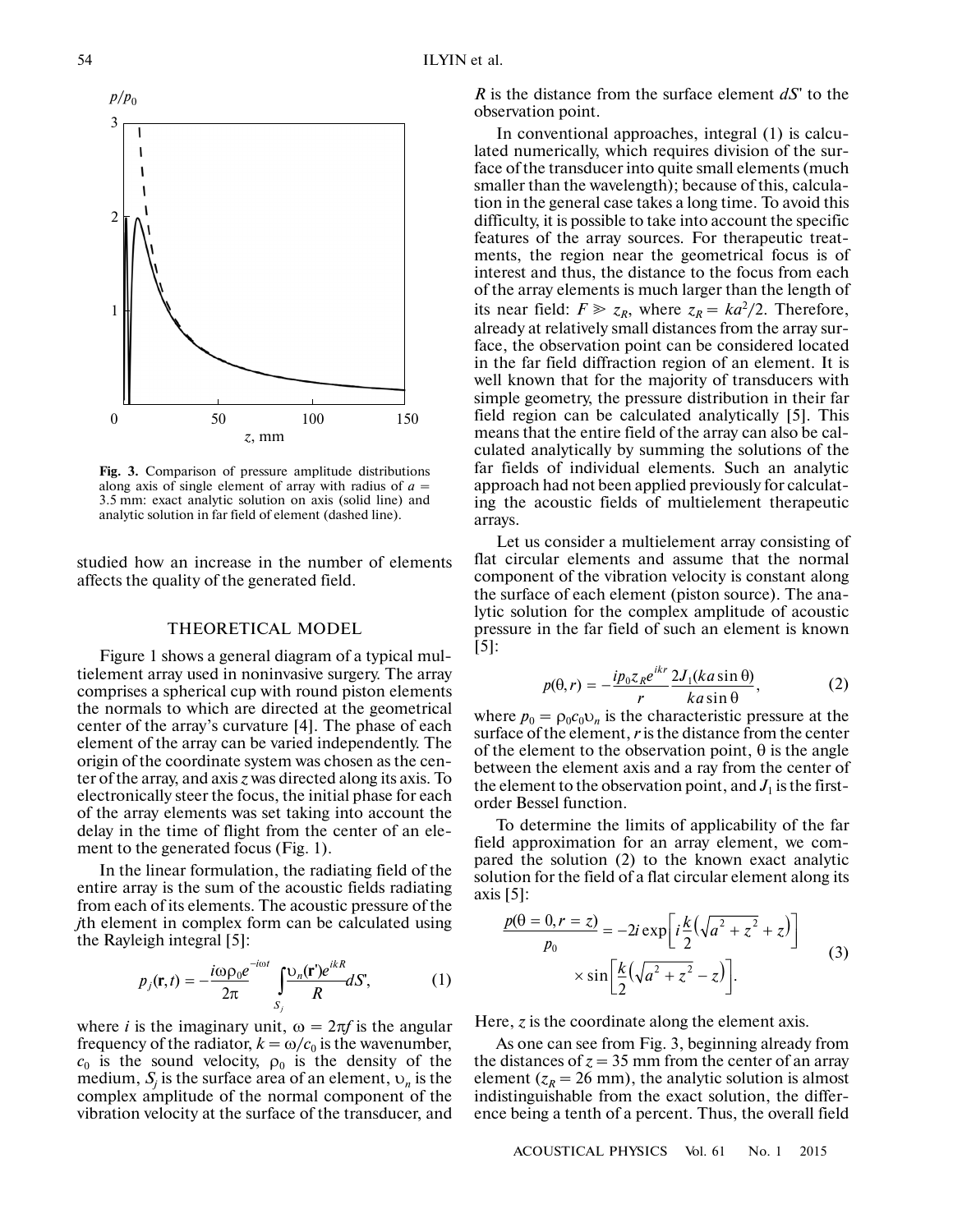

**Fig. 4.** Pressure amplitude distributions along axis *z* of array. (a) Comparison of analytic solution (thick gray line) and numerical calculation of Rayleigh integral (black dash-dotted line) for array with quasi-random distribution of 256 elements. (b) Compari son of analytic solution for array with random distribution of 256 elements (thick gray line), array with regular distribution of 256 elements (solid black line), and array with quasi-random distribution of 1024 elements (dashed black line).

of the array at larger distances can be calculated by summing the solutions for each element:

$$
p(\mathbf{r}) = \sum_{j} p_j(\theta_j, r_j),
$$
 (4)

where  $p_j$  is the pressure contribution from the *j*th array element and  $(\theta_j, r_j)$  are the cylindrical coordinates in the local coordinate system with respect to the indi cated element.

This new calculation method was compared to the conventional approach based on taking the Rayleigh integral numerically. The entire array field was calcu lated by the following equation obtained after replac ing integral (1) by the corresponding summation over small integration elements of the area *Sj* :

$$
p(\mathbf{r}) = -\frac{i k p_0}{2\pi} \sum_{S_j} \frac{e^{ikR_j}}{R_j} S_j.
$$
 (5)

Here,  $R_j$  is the distance from the center of each integration element  $S_j$  of the entire surface of the array to the observation point. In our calculations, we divided the tangent plane into triangles as was done in [13].

Spatial distributions of the array field were calcu lated in water (sound velocity  $c_0 = 1500$  m/s, density  $\rho_0 = 1000 \text{ kg/m}^3$ ) on a grid in a Cartesian coordinate system with the grid step and a focus steering step of 0.1 mm. The accuracy and, therefore, the duration of numerical calculations using the Eq. (5) depended on the number of integration elements into which the surface of the array was divided. For instance, when the active surface of the array was divided into 4188 elements (this choice ensured a calculation error of less than 0.1%), calculation of a 3-D field with dimen sions of  $100 \times 100 \times 100$  points (volume  $10.0 \times 10.0 \times$ 

10.0 mm, step 0.1 mm) took around 20 min for a per sonal computer (Intel Core 2 Duo, dual cores, 2.0 GHz, 4 GB RAM), whereas when using the pro posed analytic approach, this time was around 3 s. If the quality of the array field is analyzed when steering the focus in a set of points ( $100 \times 100 \times 100$  points) and calculating the Rayleigh integral numerically for each point, it will take more than a week for the same com puter, which is unachievable in practice. When the analytic approach is applied, the same calculation takes less than 24 hours, which is faster by more than an order of magnitude. This makes it possible to use the method to develop specialized software for study ing acoustic fields of multielement arrays in real time [14].

#### RESULTS

To check the accuracy of the results obtained by the analytic method (4) for the entire array field, we com pared them to the solutions obtained by direct numer ical calculation (5). Figure 4a shows the pressure amplitude distributions along the axis *z* of the array with 256 randomly distributed elements, calculated analytically and numerically. One can see from the fig ure that at distances  $z > 100$  mm, the analytic solution already almost coincides with the numerical one.

Figure 4b shows the pressure amplitude distribu tions that were analytically calculated along the axis *z* for the arrays with 256 randomly and regularly distrib uted elements, as well as for the random array with 1024 elements. As one can see, in the region close to the focus  $(z = 130 \text{ mm})$  that includes up to three diffraction lobes of the arrays, the distributions are very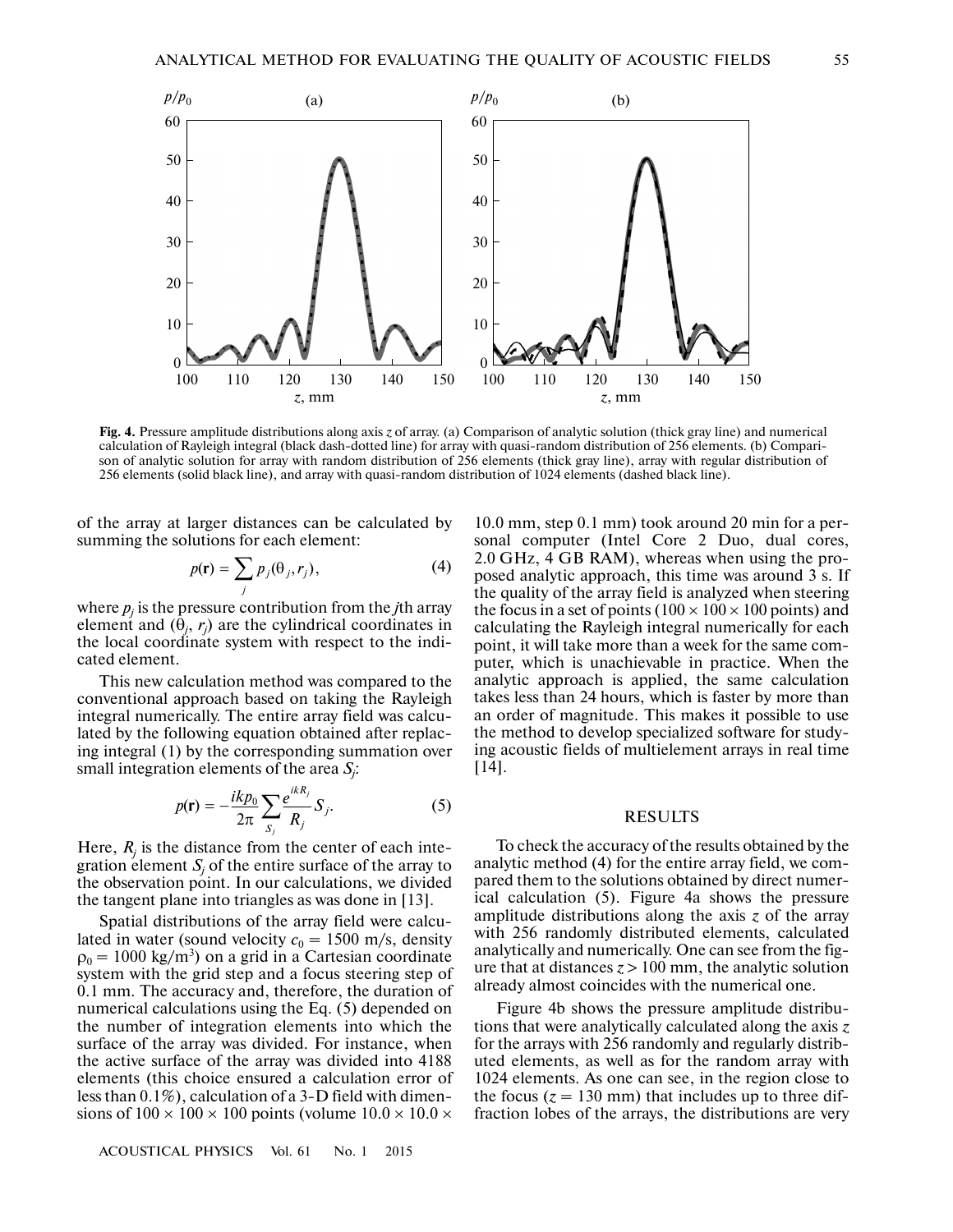

Fig. 5. Two-dimensional pressure amplitude distributions when steering focus by 20 mm from array axis ( $x = 0$ ,  $y = 20$  mm,  $z = 1$ ) 130 mm) for different types of arrays. (a) Distributions in plane along array axis, (b) distributions in plane perpendicular to array axis and passing through the center of its curvature. Top row, array with quasi-random distribution of 256 elements; middle row, array with regular distribution of 256 elements; bottom row, array with quasi-random distribution of 1024 elements.

close to each other both in shape and in pressure amplitude for all the arrays considered. Certain differ ences in the distributions are observed closer to the transducer and farther beyond from the focus; they are related to differences in the positioning of the array elements and their dimensions.

When the focus is shifted from the center of curva ture of the array  $(x = 0, y = 0, z = 130$  mm), side effects related to the discrete structure of the array begin to manifest themselves. Figure 5 shows the 2-D pressure amplitude distributions in the plane of the focus steer ing *yz* (Fig. 5a) and in the plane *xy* perpendicular to the axis *z* and passing through the center of curvature of the array surface (Fig. 5b). The distributions were obtained for the 20 mm shift of the focus along the coordinate *y* from the array axis. For illustrative pur poses, these and subsequent distributions were calcu lated for the pressure amplitude but not for the ultra sound intensity, which is quadratically proportional to the pressure. One can see that when the focus is shifted, the field structures of the considered arrays show significant differences. For example, for the array with 256 randomly distributed elements (Fig. 5, top row), the pressure amplitude in the main maxi mum decreases by approximately 60% in comparison to the case without steering (Fig. 4); at the same time, a region of discrete scattered grating lobes is formed in the lower parts of the pattern. The largest pressure amplitude in the grating lobe for such an array in this case is 35% of the amplitude at the focus. The increase in the number of randomly distributed array elements and corresponding decrease in their radius lead to much less pressure amplitude level of the grating lobes (up to 1% of the amplitude at the focus), they are vir tually unseen on the distribution, and the pressure in the main maximum is larger (up to 85% in comparison to the case without focus steering) (Fig. 5, bottom row). For the array with regular distribution of 256 ele ments (Fig. 5, middle row), formation of one grating lobe is observed, the pressure level in which even exceeds the pressure level in the main focus by 15%. These results agree with the data obtained previously in [4].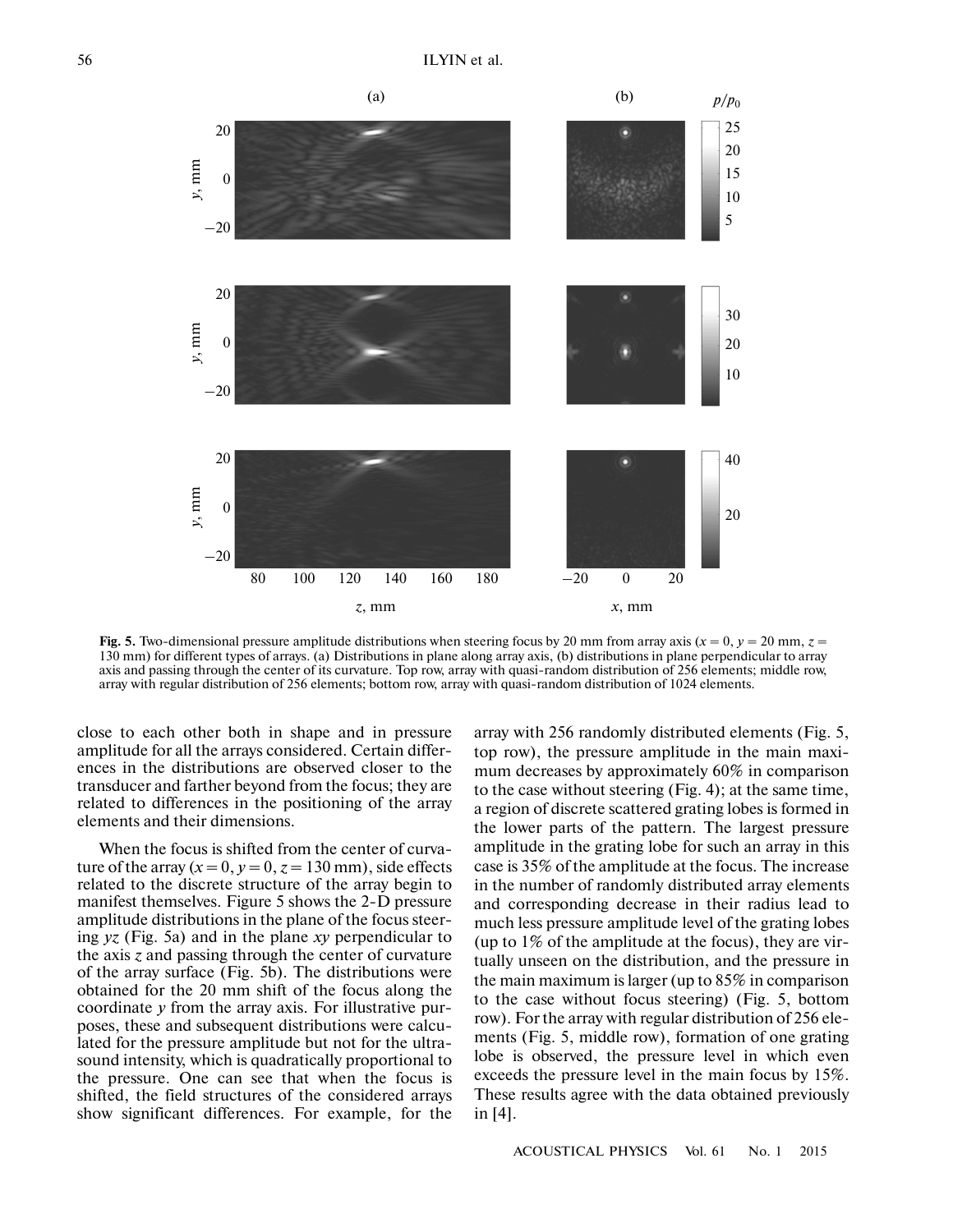An increase in the number of array elements (and a corresponding decrease in their dimensions) leads to significant broadening of the operational region of the focus steering both from the viewpoint of the occur rence of grating lobes and from the viewpoint of the decreasing pressure amplitude in the main maximum. A random positioning of elements on the array surface additionally broadens the region of a safe focus steer ing without the occurrence of strong grating lobes.

Figure 6 illustrates the effects of a decrease in pres sure amplitude in the main maximum and the occur rence of grating lobes for a gradual focus steering in the plane *yz* for the considered arrays. The pressure ampli tude levels were analyzed in the entire volume of the field of the array. In the figure, thin contours represent the regions of the focus steering within the limits when the main pressure maximum decreases by 10, 30, and 50% of the maximum achievable value. Since the decrease in pressure amplitude during the focus steer ing is determined by the directivity pattern of each array element, which depends on their size, for both arrays with 256 elements of identical size  $(a =$ 3.5 mm), the regions of the decrease in pressure in the main maximum virtually coincide (Figs. 6a and 6b). For the array with 1024 elements two times smaller in size  $(a = 1.75$  mm), the linear dimension of these regions in the transverse direction is approximately twice larger. For two arrays with larger size elements, characteristic dimensions of the region of the half level of the intensity maximum (0.7 of the pressure maximum) are identical: 23 mm in cross section and 60 mm along the axis; for the array with elements of smaller size, 42 and 87 mm, respectively.

Thick contours in Fig. 6c also show regions of focus steering in which the intensity of the largest grating lobe does not exceed 10% of the intensity (32% of the pressure amplitude) in the main maximum, which is the accepted criterion of a safe irradiation  $[4, 10-12]$ . Thus, for the arrays with randomly distributed ele ments of smaller size  $(a = 1.75$  mm), the region of a safe focus steering without the occurrence of strong grating lobes substantially exceeded the region of the decreasing pressure amplitude in the main maximum to a level of 0.5. Meanwhile, for the array with 256 ran domly distributed larger elements ( $a = 3.5$  mm), the region of a safe focus steering is located between the contours of the decreasing pressure amplitude at the focus with levels of 0.7 and 0.5 (Fig. 6). For the regular array of 256 elements ( $a = 3.5$  mm, Fig. 6b), there is practically no region of a safe focus steering.

Thus, one can see that a regular array of 256 ele ments is completely unacceptable for practical appli cation due to the appearance of grating lobes of large amplitude already with the minimum focus steering. When steering the focus of the random array with 256 elements, the safe working zone is the region of the half-decrease in intensity (0.7 of the pressure level) in the main maximum, since the region that satisfies the safety criterion on the pressure amplitude level of



**Fig. 6.** Contours of focus steering corresponding to decrease in pressure amplitude in main maximum by 10, 30, and 50% of largest achievable value (thin curves) and contours where intensity of the grating lobes reaches 10% of intensity in main maximum (thick line). (a) Results for array with quasi-random distribution of 256 elements, (b) for array with regular distribution of 256 elements, (c) for array with quasi-random distribution of 1024 ele ments.

grating lobes is much larger. When using an array with a larger number of elements (1024) of smaller size, the safety criterion for the level of grating lobes can be neglected; the region of their occurrence exceeds even the region of the decrease in intensity in the main focus by a factor of 4 (0.5 of the pressure level). This agrees with the results obtained previously in [4].

Although it is intuitively clear that the arrays with a large number of elements have an acoustic field struc ture such that the grating lobes will occur in the plane of the focus steering, this problem has not yet been studied. The proposed analytic method has made it possible to quickly analyze the acoustic field structure in the entire volume (Fig. 6). Calculations have shown that for the arrays considered here, the grating lobes are actually located either in the plane of the focus steering or at a distance less than 2 mm from it. How ever, in some cases, the grating lobes were found at dis tances of up to 8 mm from the plane of the focus steer ing. Nevertheless, these cases were not of practical interest, since the focus was positioned within the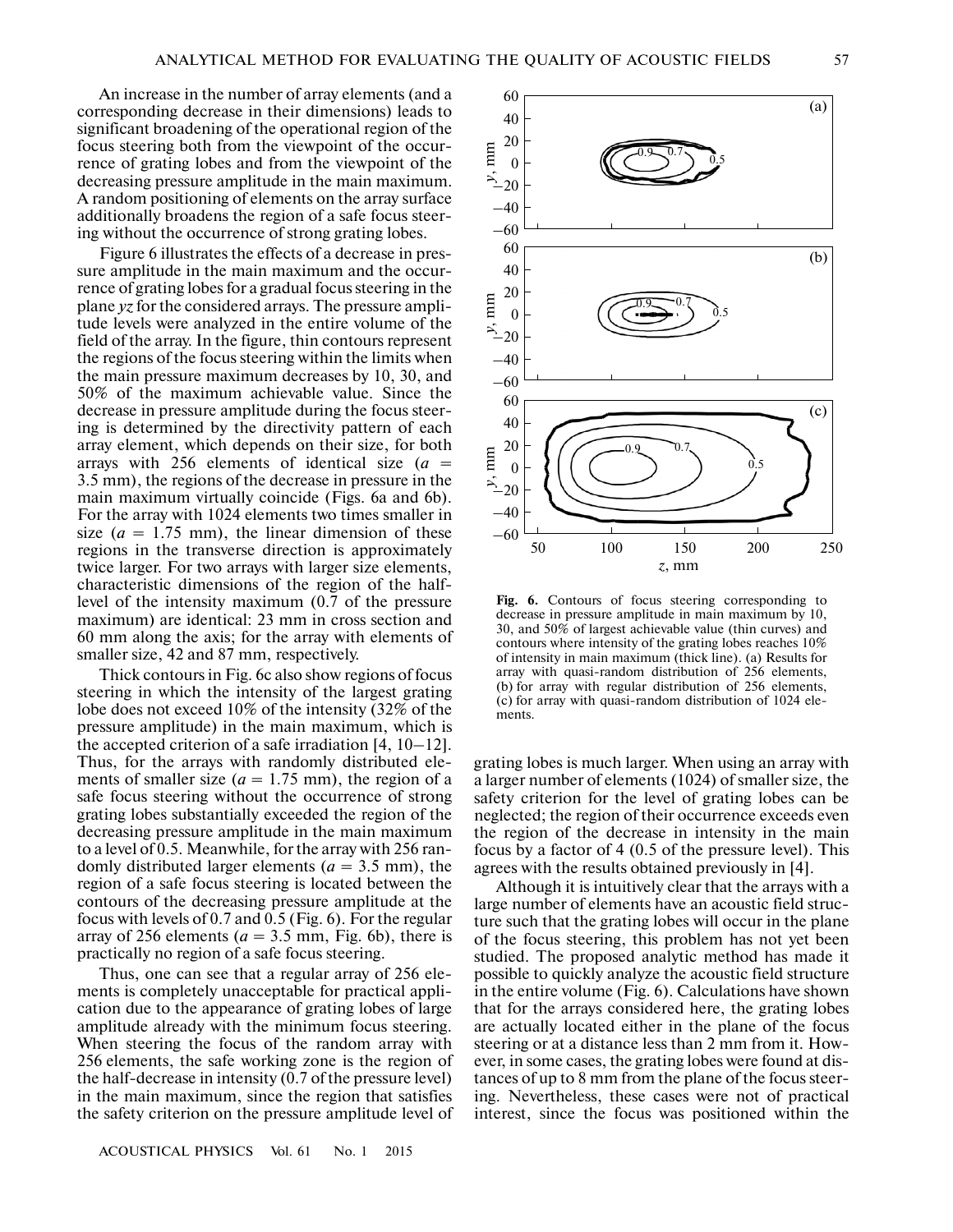

**Fig. 7.** Contours of focus steering corresponding to decrease in pressure amplitude in main maximum by 10, 30, and 50% of larg est achievable value (thin lines) and contours where intensity of grating lobes reaches 10% of intensity in the main maximum (thick lines) for array with quasi-random distribution of 256 elements. Top half, search for grating lobes only in plane of focus steering; bottom half, search for grating lobes in entire volume. (a) Plane along array axis, (b) plane perpendicular to array axis and passing through its center of curvature.

region where the pressure amplitude in the main ma ximum was already more than two times smaller than its maximum achievable value. When it is necessary to steer the focus to such a point, a mechanical positioner is usually employed, which moves the array itself and its focus as it is realized in the clinical Philips Son alleve MR-HIFU system [15].

Figure 7 shows the differences when searching for grating lobes only in the plane of the focus steering (upper half) and in the volume (lower half) using as an example the obtained regions of the safe focus steering of the random array with 256 elements (thick curves). One can see that the differences are not very strong, but noticeable enough to be taken them into account when accurate results are needed.

# **CONCLUSIONS**

This paper illustrates the application of an analytic method for fast analysis of the quality of fields gener ated by powerful ultrasound arrays with a dynamic steering of their foci. The key feature of the method is the use of an analytic solution for the far field of each of the array elements, which makes it possible to ana lyze fields of multielement arrays in the entire volume and with small steps in focus steering. Such an approach can accelerate calculations by more than two orders of magnitude in comparison to direct numerical calculation of the Rayleigh integral.

As an example, the quality of fields generated by different types of arrays with steering of their foci was compared. The field quality criteria chosen here were the criteria of the decrease in acoustic field intensity in the main maximum up to a certain level and the level of the occurring grating lobes (<10% of the intensity in the main maximum), both of which have been adopted in the literature.

It was demonstrated that there were differences in determining the safe regions of focus steering when searching for grating lobes only in the plane of the focus steering or in the entire volume of the array field. Although in some cases considered here, the grating lobes occurred at a certain distance from the focus steering plane, in practically interesting cases they were located in this plane.

The proposed algorithm enables fast analysis of fields generated by arrays of different configurations and with different dimensions of elements. In the case of arrays with larger elements and less symmetry, as well as when generating multifocal configurations [16], the effect of the occurrence of grating lobes out side the plane of the focus steering can be more pro nounced. In this case, the proposed rapid calculation method is irreplaceable when searching for dangerous grating lobes in the entire volume. It is also of interest to extend the method for describing fields of arrays whose elements have different shapes, e.g., square, for which an analytic solution in the far field also exists.